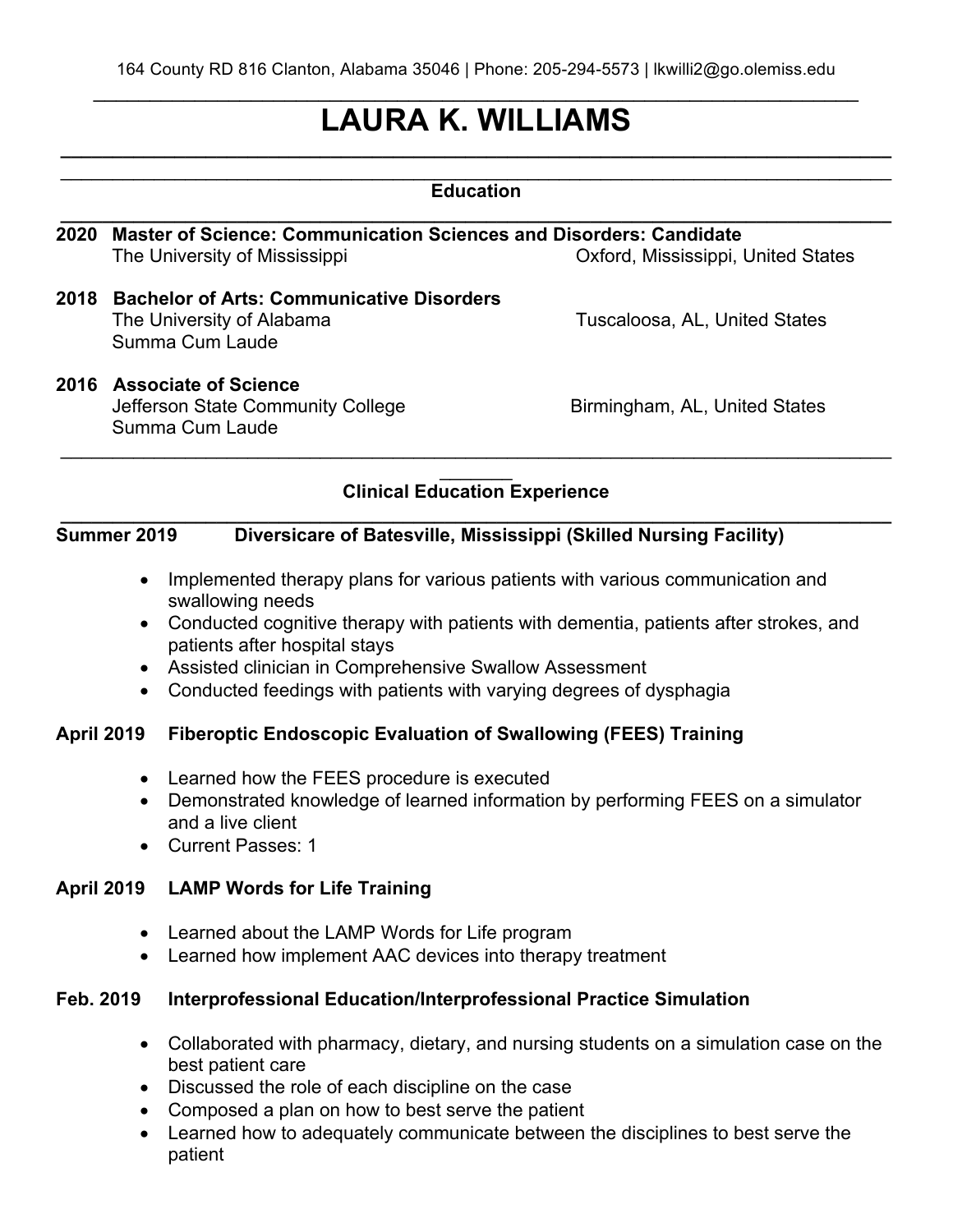# **Jan. 2019 Lee Sliverman Voice Treatment (LSVT LOUD) Training**

- Completed the full 20-hour training course
- Passed the certification test
- Once graduated will be considered a LSVT Certified Clinician

# **Spring 2019 University of Mississippi Speech and Hearing Center: HILL Transition Program**

- Developed and implemented therapy plans for a school-aged client with autism
- Collaborated with the client's typical education teachers, special education teacher, physical therapist, and occupational therapist to better serve the client's educational, social, transitional, and communicative needs
- Accompanied the client in the typical education classroom to facilitate peer interaction, class participation, transitional support, and social communication
- Acquired client's overall language inventory using the Functional Communication Profile

### **Nov. 2018 Literacy Evaluation**

- Administered the SPELL-2, GORT-5, GDRT-2re, and CASTL to identify any literacy deficits in a middle school-aged client
- Analyzed results of assessments and composed an evaluation report of the findings

### **Nov. 2018 Interprofessional Education/Interprofessional Practice Workshop**

- Collaborated with students from other disciplines within the university (pharmacy, nursing, dietary, and social work) on how each discipline affects a patient
- Educated the students from the other disciplines about speech-language pathology
- Learned about the role of the other disciplines in patient care

### **Oct. 2018 University of Mississippi CSD Fall Institute**

• Attended a two-day lecture about stuttering techniques and stuttering behaviors

### **Aug. 2018 Fast ForWord Reading Program Training**

- Completed the full training course
- Passed the training test

### **Fall 2018 University of Mississippi Speech and Hearing Center**

- Developed and implemented therapy plans for two preschool-aged clients with language delays.
- Collaborated with clients' parents on how to implement therapy within in the home
- Preschool Language Group co-leader: provided language rich environment for preschool age children with various language delays and disorders
- Administered PLS-5 to further assess client's language delay

# **Spring 2018 Undergraduate Clinician: The University of Alabama (CD 377)**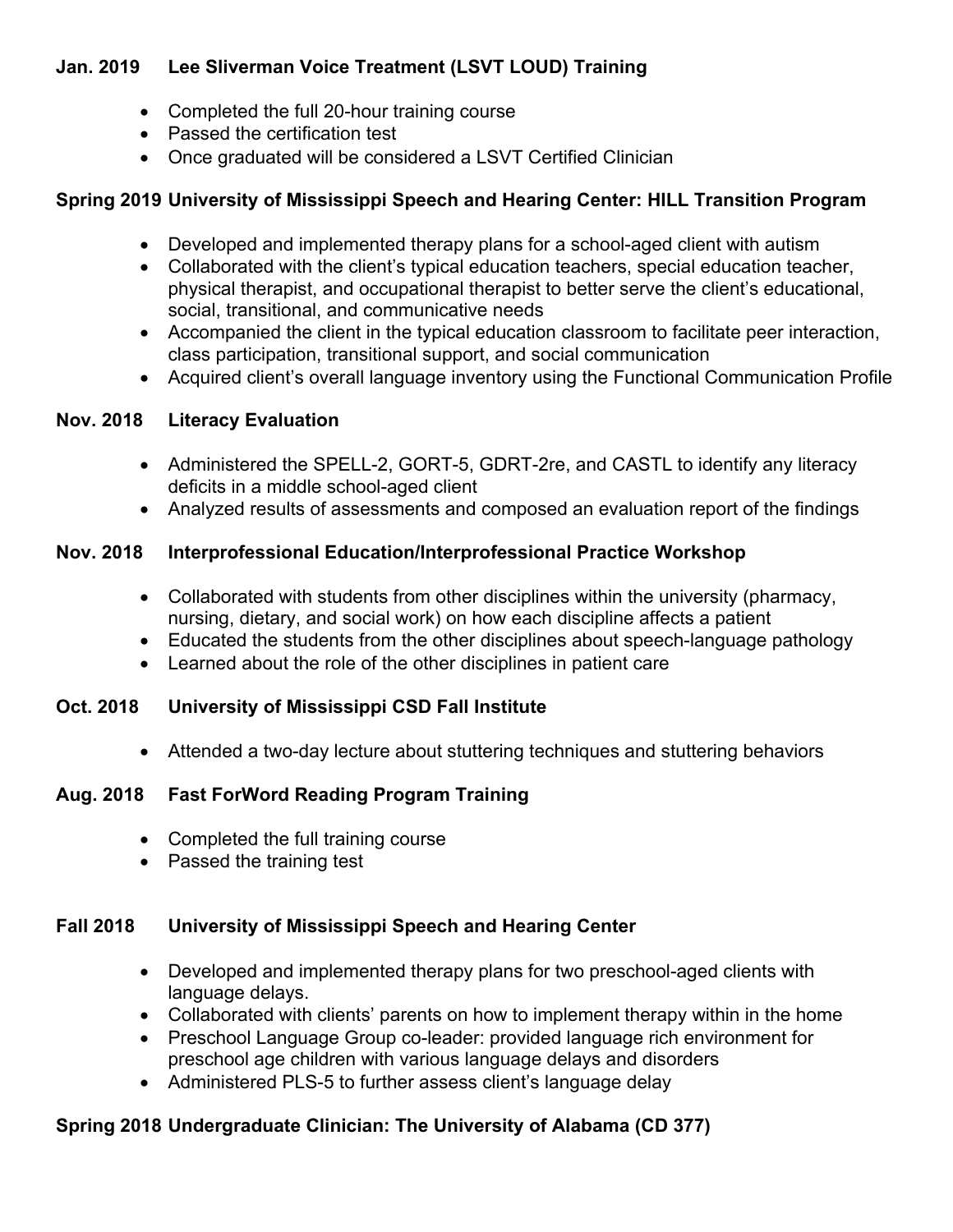- Administered assessments and analyzed the results in order to identify language and/or articulation deficits in early-childhood aged clients
- Implemented principles and methods of intervention to use for treatment of various disorders and delays in early-childhood aged clients
- Learned how to write professional and concise treatment notes and reports

#### $\mathcal{L}_\text{max} = \frac{1}{2} \sum_{i=1}^{n} \frac{1}{2} \sum_{i=1}^{n} \frac{1}{2} \sum_{i=1}^{n} \frac{1}{2} \sum_{i=1}^{n} \frac{1}{2} \sum_{i=1}^{n} \frac{1}{2} \sum_{i=1}^{n} \frac{1}{2} \sum_{i=1}^{n} \frac{1}{2} \sum_{i=1}^{n} \frac{1}{2} \sum_{i=1}^{n} \frac{1}{2} \sum_{i=1}^{n} \frac{1}{2} \sum_{i=1}^{n} \frac{1}{2} \sum_{i=1}^{n} \frac{1$ **Honors/Awards \_\_\_\_\_\_\_\_\_\_\_\_\_\_\_\_\_\_\_\_\_\_\_\_\_\_\_\_\_\_\_\_\_\_\_\_\_\_\_\_\_\_\_\_\_\_\_\_\_\_\_\_\_\_\_\_\_\_\_\_\_\_\_\_\_\_\_\_\_\_\_\_\_\_\_\_\_\_\_\_**

#### **The University of Alabama**

- University of Alabama Presidential Transfer Scholarship Recipient (2016-2018)
- President's List (3 semesters)
- Member of Phi Sigma Pi-National Honors Society (2017)
- Member of Tau Sigma-National Honors Society (2017)
- Member of Sigma Alpha Lambda-National Honors Society (2017)

# **Jefferson State Community College**

- Jefferson State Community College Ambassador Scholarship Recipient (2014-2016)
- President's List (3 semesters)
- Dean's List (1 semester)
- Jefferson State Community College Ambassador of the Year (2015-2016)
- James Allen Award for Scholarship, Service, Character, and Leadership Recipient (2016)

#### $\mathcal{L}_\text{max} = \frac{1}{2} \sum_{i=1}^{n} \frac{1}{2} \sum_{i=1}^{n} \frac{1}{2} \sum_{i=1}^{n} \frac{1}{2} \sum_{i=1}^{n} \frac{1}{2} \sum_{i=1}^{n} \frac{1}{2} \sum_{i=1}^{n} \frac{1}{2} \sum_{i=1}^{n} \frac{1}{2} \sum_{i=1}^{n} \frac{1}{2} \sum_{i=1}^{n} \frac{1}{2} \sum_{i=1}^{n} \frac{1}{2} \sum_{i=1}^{n} \frac{1}{2} \sum_{i=1}^{n} \frac{1$ **Work Experience \_\_\_\_\_\_\_\_\_\_\_\_\_\_\_\_\_\_\_\_\_\_\_\_\_\_\_\_\_\_\_\_\_\_\_\_\_\_\_\_\_\_\_\_\_\_\_\_\_\_\_\_\_\_\_\_\_\_\_\_\_\_\_\_\_\_\_\_\_\_\_\_\_\_\_\_\_\_\_\_**

#### **Fall 2019 Graduate Assistant University of Mississippi Course: Introduction to Communication Sciences and Disorders**

- Organized and designed the complete online course
- Conducted various lectures about various topics in communication disorders
- Created assignments, tests, quizzes, study guides, and discussions
- Answered student emails about assignments, tests, and discussions

### **Summer 2019 Graduate Assistant**

### **University of Mississippi**

### **Courses: Introduction to Phonology, Introduction to Clinical Science, & Childhood Language Disorders**

- Assisted the instructors with grading assignments, tests, and projects
- Answered student emails about assignments, tests, and projects as well as course content questions

# **Spring 2019 Graduate Assistant**

#### **University of Mississippi Course: Introduction to Communication Sciences and Disorders**

- Conducted various lectures about various topics in communication disorders
- Created assignments, tests, quizzes, study guides, and discussions
- Answered student emails about assignments, tests, and discussion
- Assisted instructor during class meetings and proctoring exams